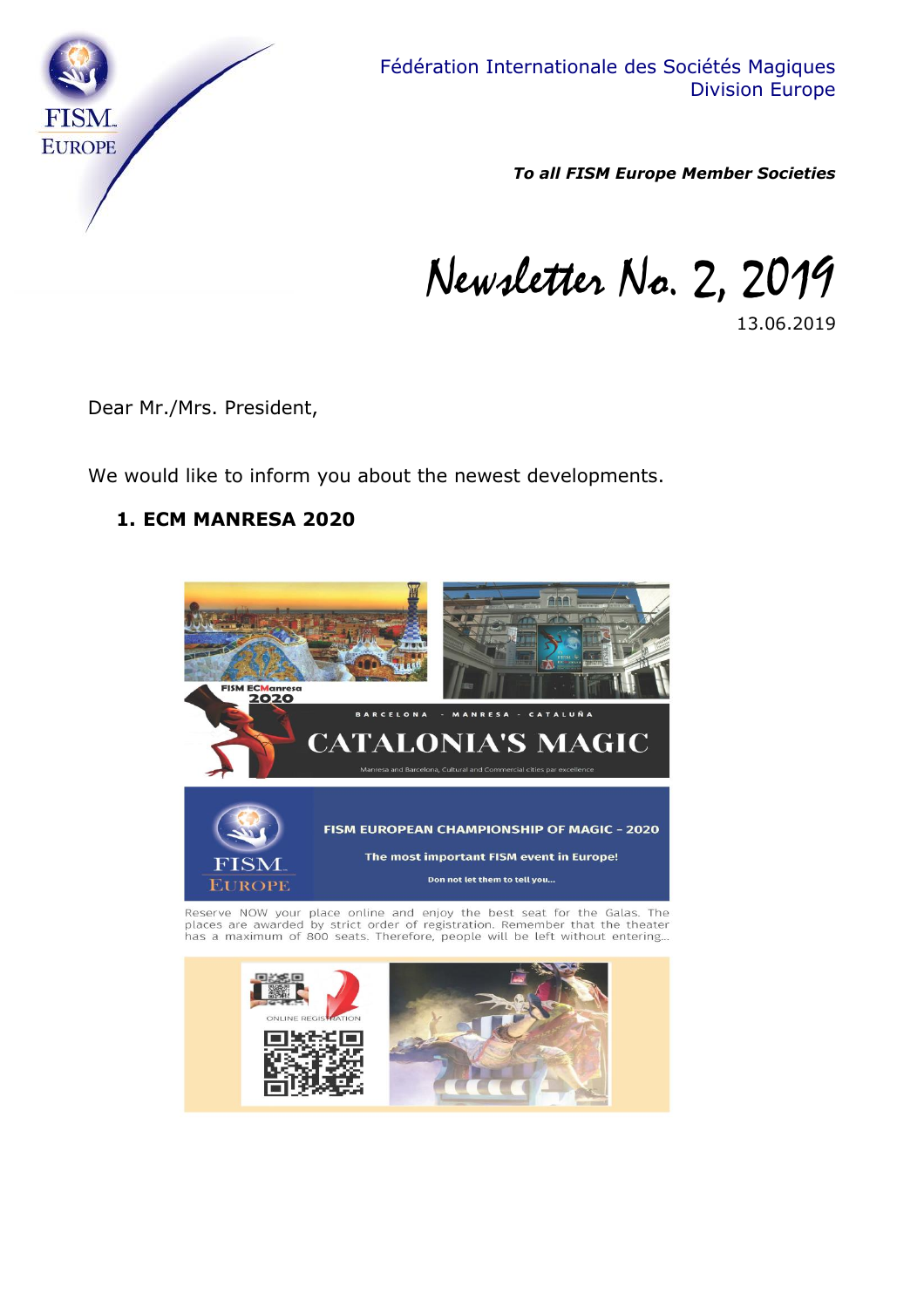

# **2. Competitor Registration for the ECM**

We remind you that:

Your competitor can find the "Competitors Form" and the rules on the Website: www.**[fism2020.eu](http://www.fism2020.eu/) .**

Deadline is the 15/03/2020. The form has to be signed by the competitor and the President of his society and then sent to: [ecm@fism.eu](mailto:ecm@fism.eu)

The official confirmation that he is accepted, he will get after the deadline.

We suggest that you do not to wait till the last moment to sign up for the championship.

Do not hesitate to contact us for more information. We will be happy to help you.

#### **3. Automatically qualified for the next WCM in Quebec**

Please be aware that only 1. and 2. Price Winners at the ECM 2020 in Manresa are automatically qualified for the WCM 2021 in Quebec. All the other ones need to follow CAS (Contest Application System).

So if a competitor wants to have a chance to get automatically qualified for the next WCM, he has to go to the ECM in Manresa.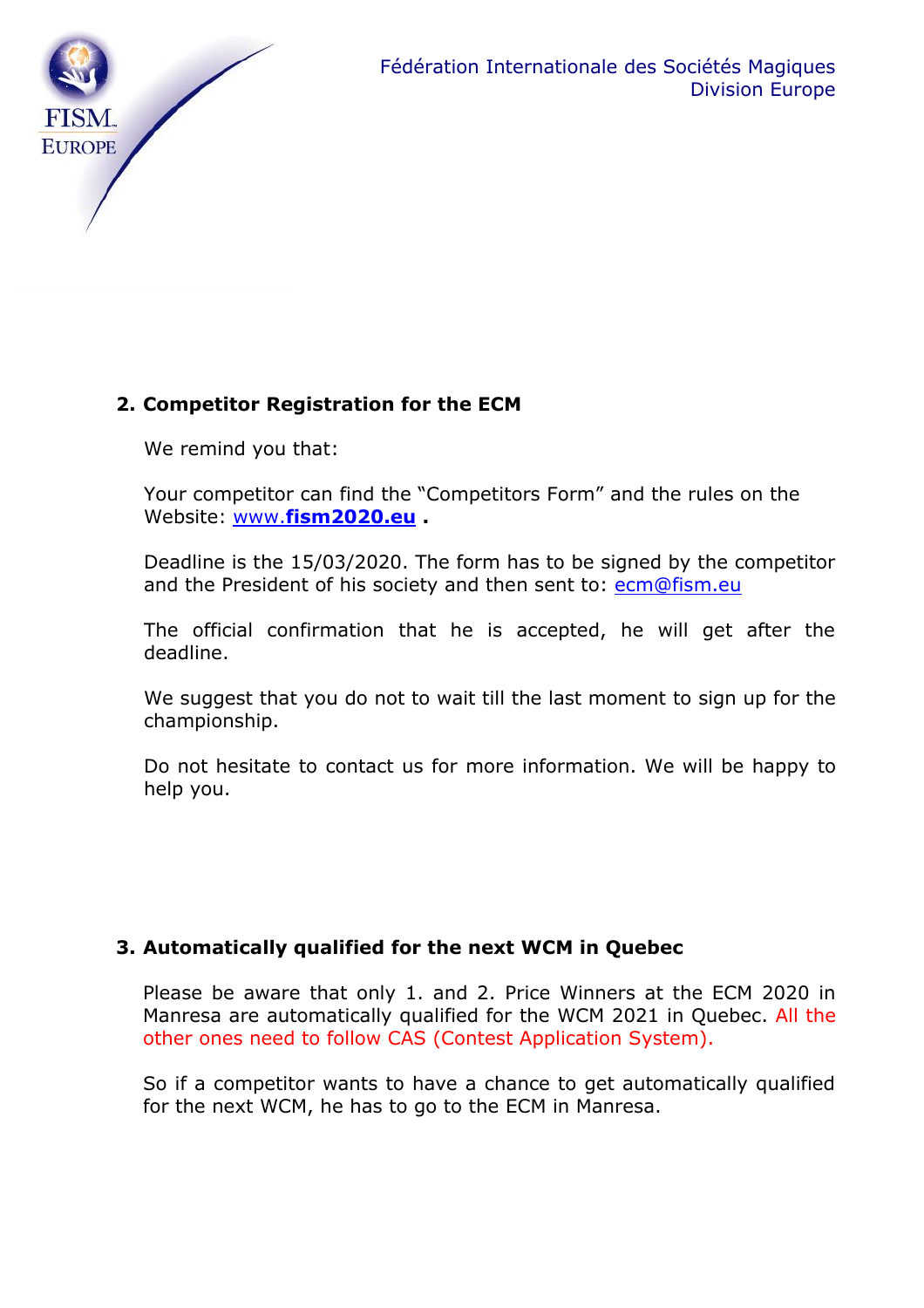

## **4. Candidates for the next ECM 2023**

If your society would be interested to organize the next ECM 2023, please inform us till 31/10/2019. If you need some information, please let us know.

## **5. EEB CONTRIBUTION**

As you know the GA decided 2014 for an EEB Contribution of E 20 for every 3 years. In Manresa your society will have to pay the fee for 2020 – 2023.

Some of the societies still haven't paid their contribution for 2014 – 2020. Please be aware that your contribution has to be paid, if your society has a competitor and wants to vote at the next GA in Manresa.

Thank you very much for your understanding and help. See you in Manresa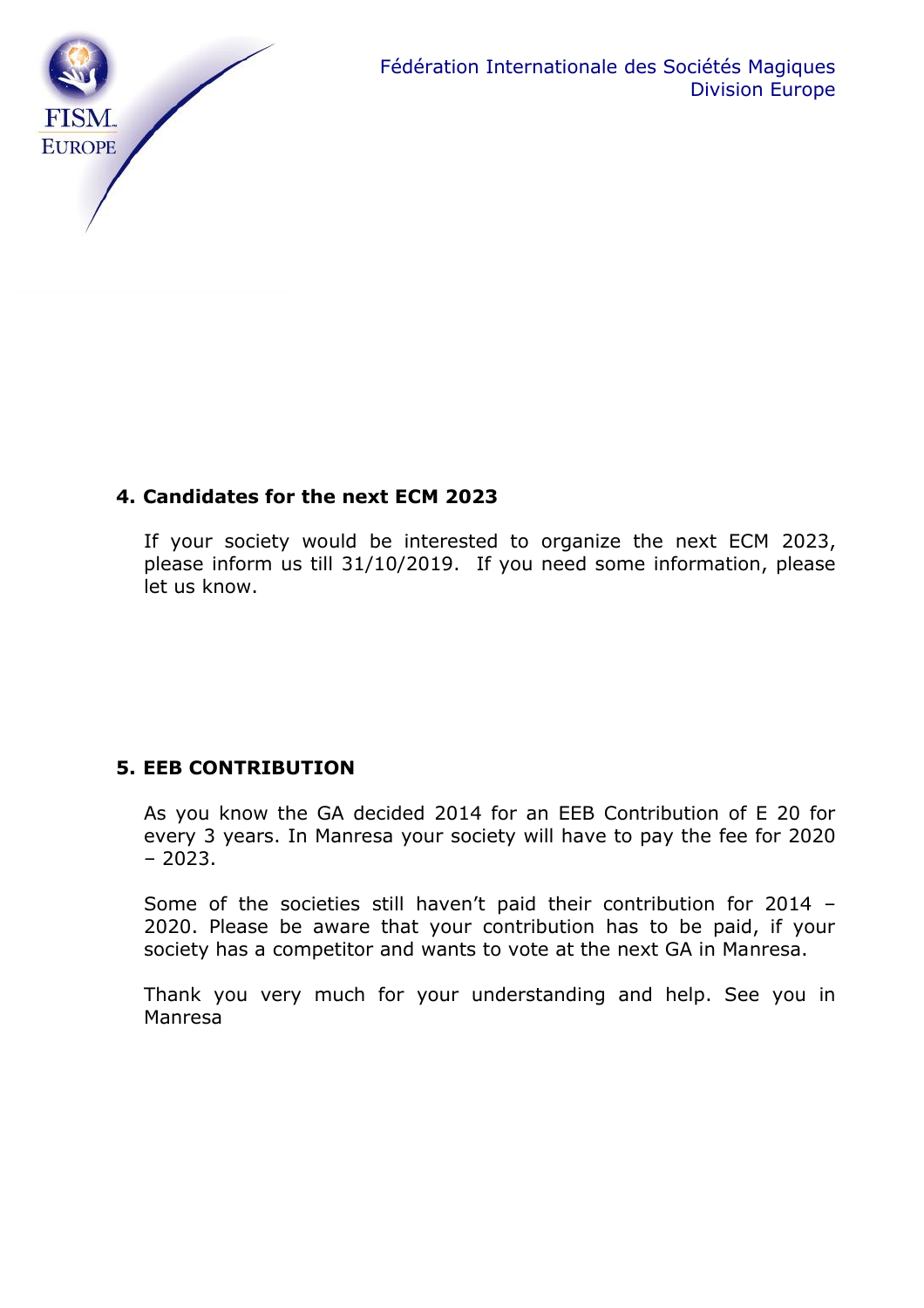

# **6. FACEBOOK FISM EUROPE**

You can find more and more information on our FISM Europe Facebook page. If you would like to have information about one of your conventions, workshops etc posted on our Facebook page, please send your information and pictures to our secretary news@fism.eu. This is a chance to have free advertising for your event.

**Magic greetings.**

**FISM European Executive Board**

**John Pye EEB President**